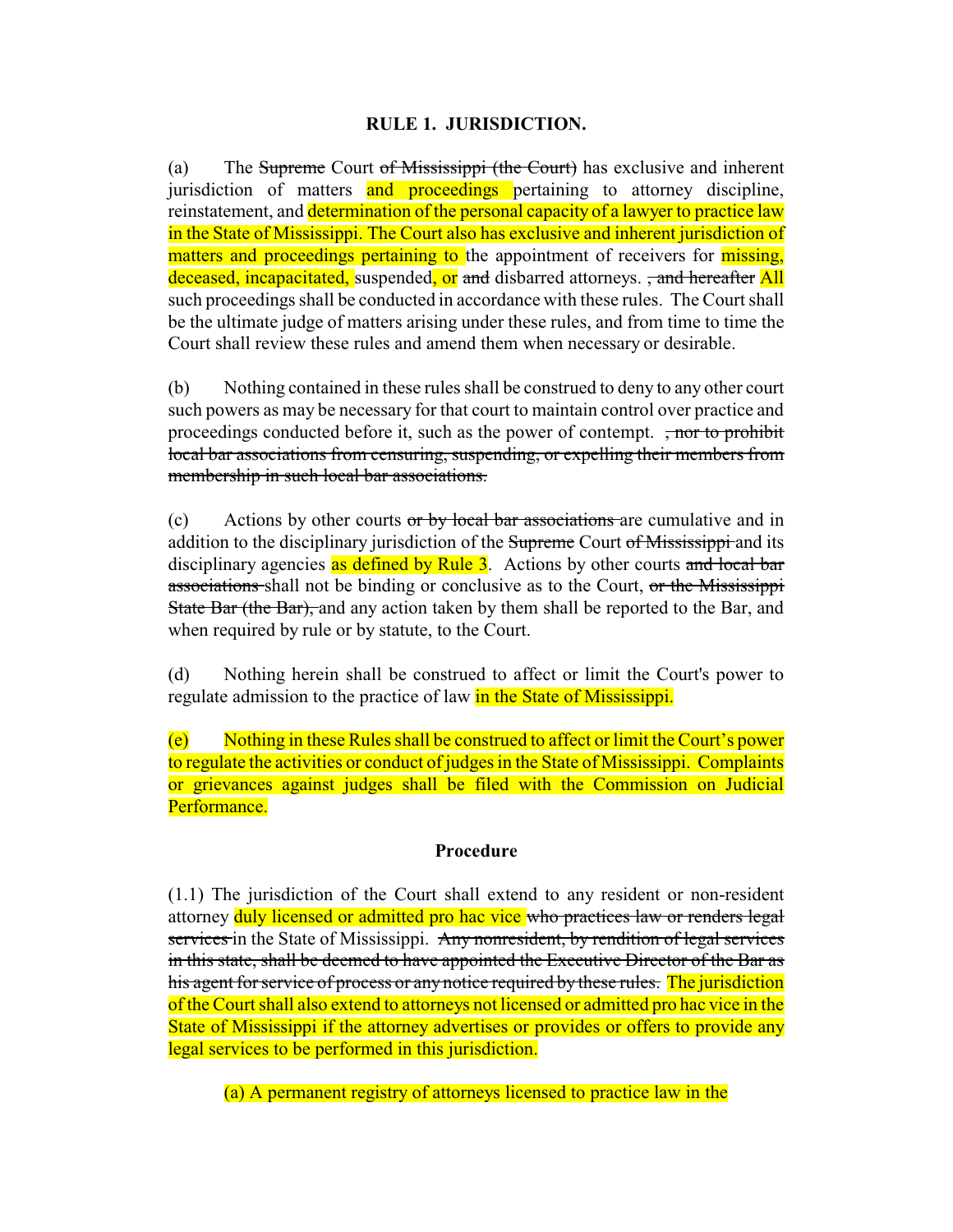State of Mississippi shall be established and maintained by the Bar and shall contain, at a minimum, the following information:

- (i) Full name and all names under which the attorney has been admitted or practiced;
- (ii) Date of birth and date of death if applicable;
- (iii) Current law office address, telephone number, and email address;
- (iv) Current residence address;
- (v) Date of admission in the State of Mississippi;
- (vi) Date of transfer to or from inactive status or disability inactive status;
- (vii) Other jurisdictions in which the attorney is admitted to practice and date of admission;
- (viii) Nature, date and place, of any discipline imposed and any reinstatements in the State of Mississippi or any other jurisdiction.

(b) The permanent registry of attorneys licensed to practice law in the State of Mississippi shall be updated by the Bar at least annually.

(c) Each attorney shall keep the attorney's registration information current and shall notify the Bar in writing within thirty (30) days of any change. When an attorney has disappeared or is deceased or disabled, the attorney's relatives are encouraged to report that fact to the Bar in writing; law partners or associates in the firm, corporation, or agency in which the attorney was employed must report that fact to the Bar in writing.

(d) The address listed in the registry is the attorney's legal address for purposes of service of process and any other notices under these Rules.

(1.2) Nothing in this Rule shall be construed to limit in any manner the application of any Rule of the Mississippi Rules of Professional Conduct as adopted by the Court.

(1.3) Any nonresident attorney licensed or admitted pro hac vice to practice law in